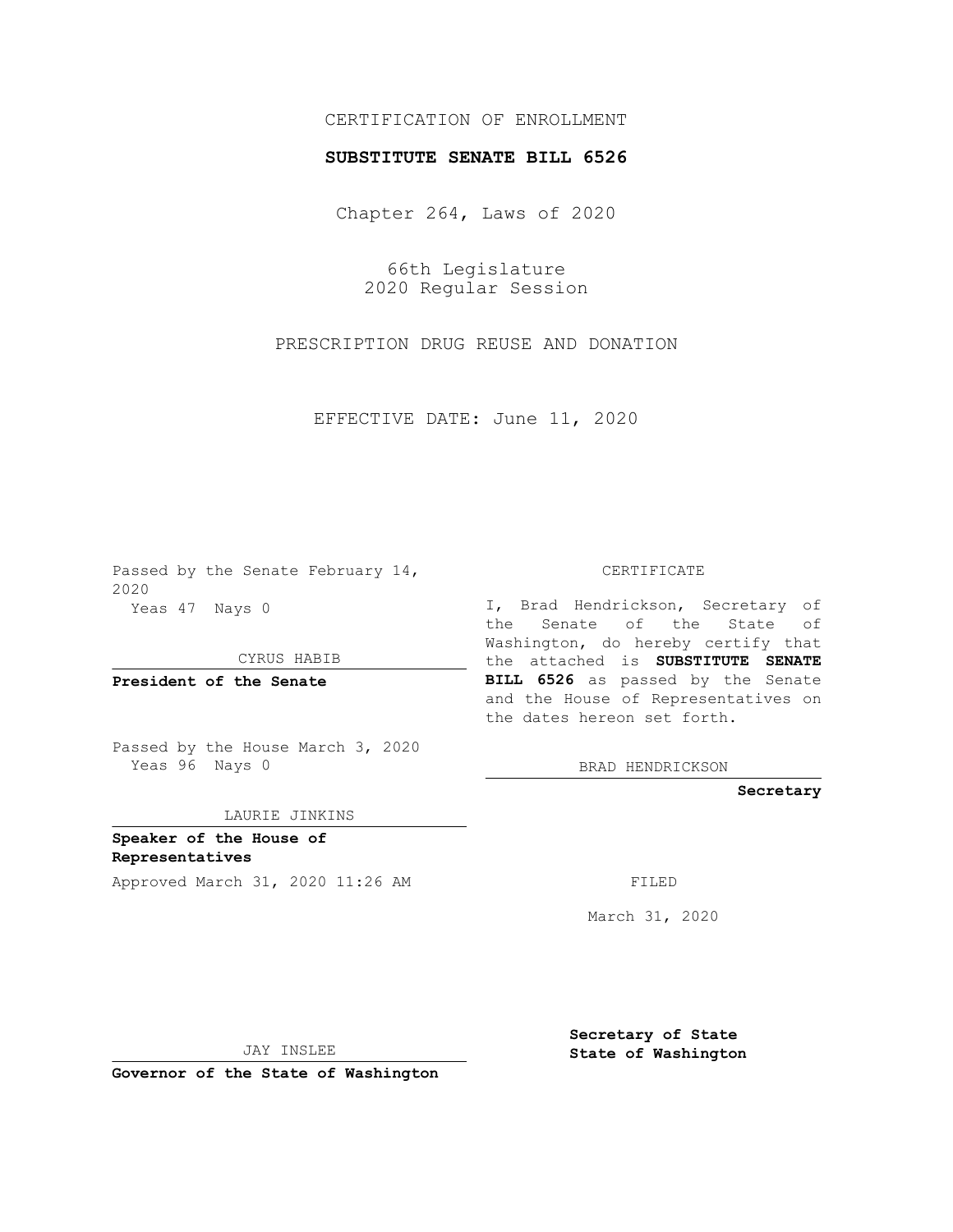## **SUBSTITUTE SENATE BILL 6526**

Passed Legislature - 2020 Regular Session

**State of Washington 66th Legislature 2020 Regular Session**

**By** Senate Health & Long Term Care (originally sponsored by Senators Cleveland, Hasegawa, Keiser, Van De Wege, and Wilson, C.)

READ FIRST TIME 02/06/20.

1 AN ACT Relating to the reuse and donation of unexpired 2 prescription drugs; adding a new section to chapter 18.64 RCW; and 3 adding a new section to chapter 69.70 RCW.

4 BE IT ENACTED BY THE LEGISLATURE OF THE STATE OF WASHINGTON:

5 NEW SECTION. **Sec. 1.** A new section is added to chapter 18.64 6 RCW to read as follows:

 The commission must adopt rules allowing the department of corrections pharmacy to accept returns of unit dose packages or full or partial multiple dose medication cards from the facilities it 10 serves and reuse the unexpired medication.

11 NEW SECTION. **Sec. 2.** A new section is added to chapter 69.70 12 RCW to read as follows:

 The pharmacy quality assurance commission may adopt rules to allow the safe donation of prescription drugs under this chapter including, but not limited to, allowing pharmacy to pharmacy donation 16 of unexpired prescription drug stock.

> Passed by the Senate February 14, 2020. Passed by the House March 3, 2020. Approved by the Governor March 31, 2020.